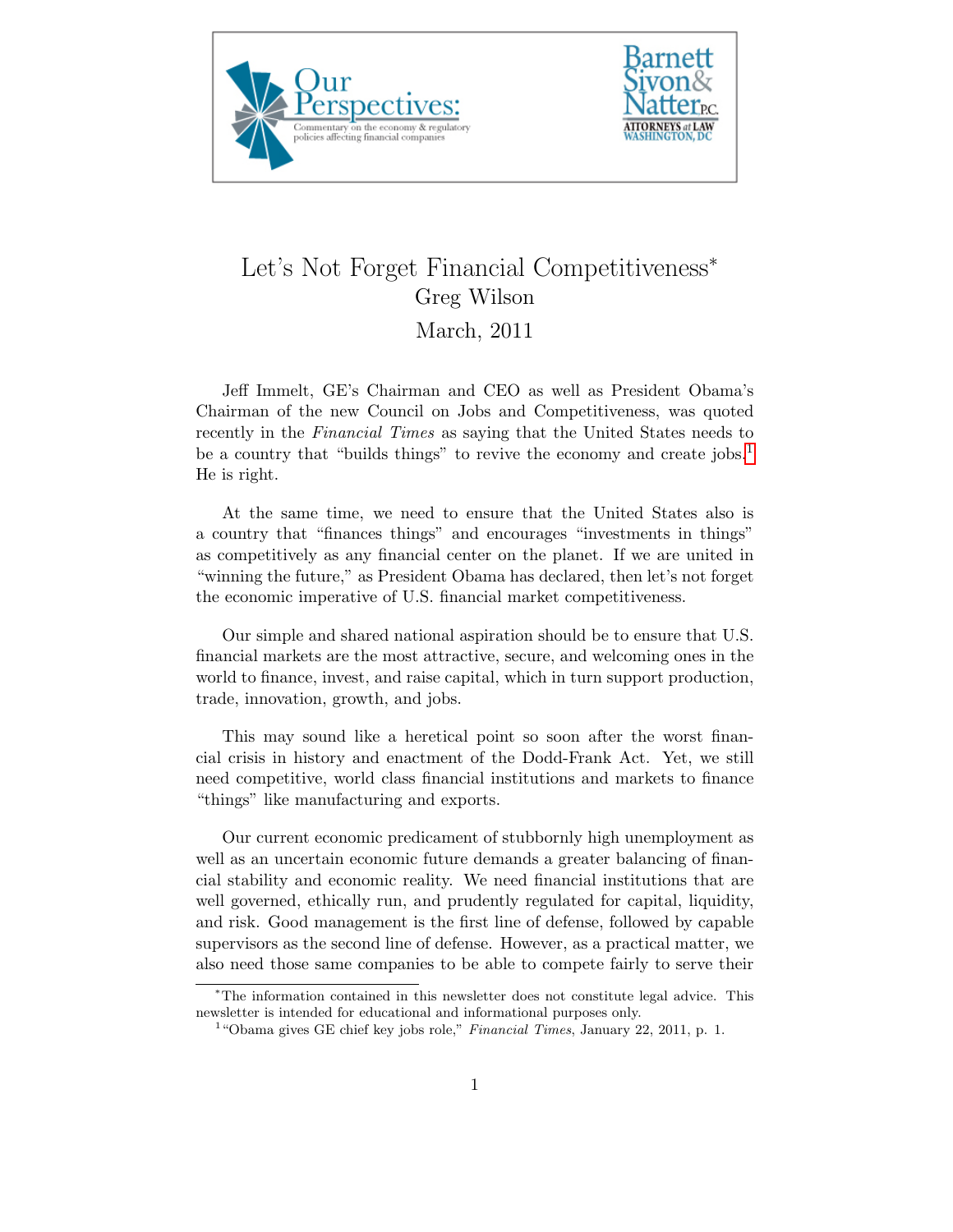clients — from Main Street consumers and businesses to corporate America — to provide a strong, unsurpassed financial foundation for sustained economic recovery and growth.

We have choices. Here are three practical actions to help ensure a more balanced and effective outcome as the real work arising from Dodd-Frank begins.

First, the President can publicly instruct his direct reports to fully implement both the letter and the spirit of his January 18th Executive Order — "Improving Regulation and Regulatory Review." He can direct Treasury Secretary Geithner to apply Section 1 of his new Executive Order "promoting economic growth, innovation, competitiveness, and job creation" to all of the rules and actions the new Financial Stability Oversight Council that he chairs.

These actions include the notice of proposed rulemaking for the designation of nonbank financial companies for regulation by the Federal Reserve, our new financial stability regulator. They also include the new rule coming later this year on new prudential standards, which are required to be "more stringent" and "increase in stringency" based on a risk-based assessment yet to be crafted by the Council and regulated by the Board of Governors.

For good measure, Secretary Geithner can also use his bully pulpit as Council chair to encourage his fourteen other fellow Council members to start using their offices now to promote the spirit of the President's Executive Order, even if the order doesn't strictly bind them.

Second, since the President's Executive Order by definition exempts the independent financial agencies, the two new Congressional chairmen — Senate Banking Committee Chairman Tim Johnson (D-SD) and House Financial Services Committee Chairman Spencer Bachus (R-AL) — can use their considerable "sun shine" power of oversight hearings to ensure a balanced and effective outcome for all Dodd-Frank rules.

More importantly, they could pass new legislation in the next 30 days to ensure that all future financial rules are subject to a more rigorous, real world economic impact assessment. All new rules should contain an equally rigorous analysis of the rule's potential impact on innovation, competitiveness, growth, and yes, even new job creation. To paraphrase the new Speaker of the House of Representatives John Boehner (R-OH), we simply don't

c 2011 Barnett Sivon & Natter, P.C.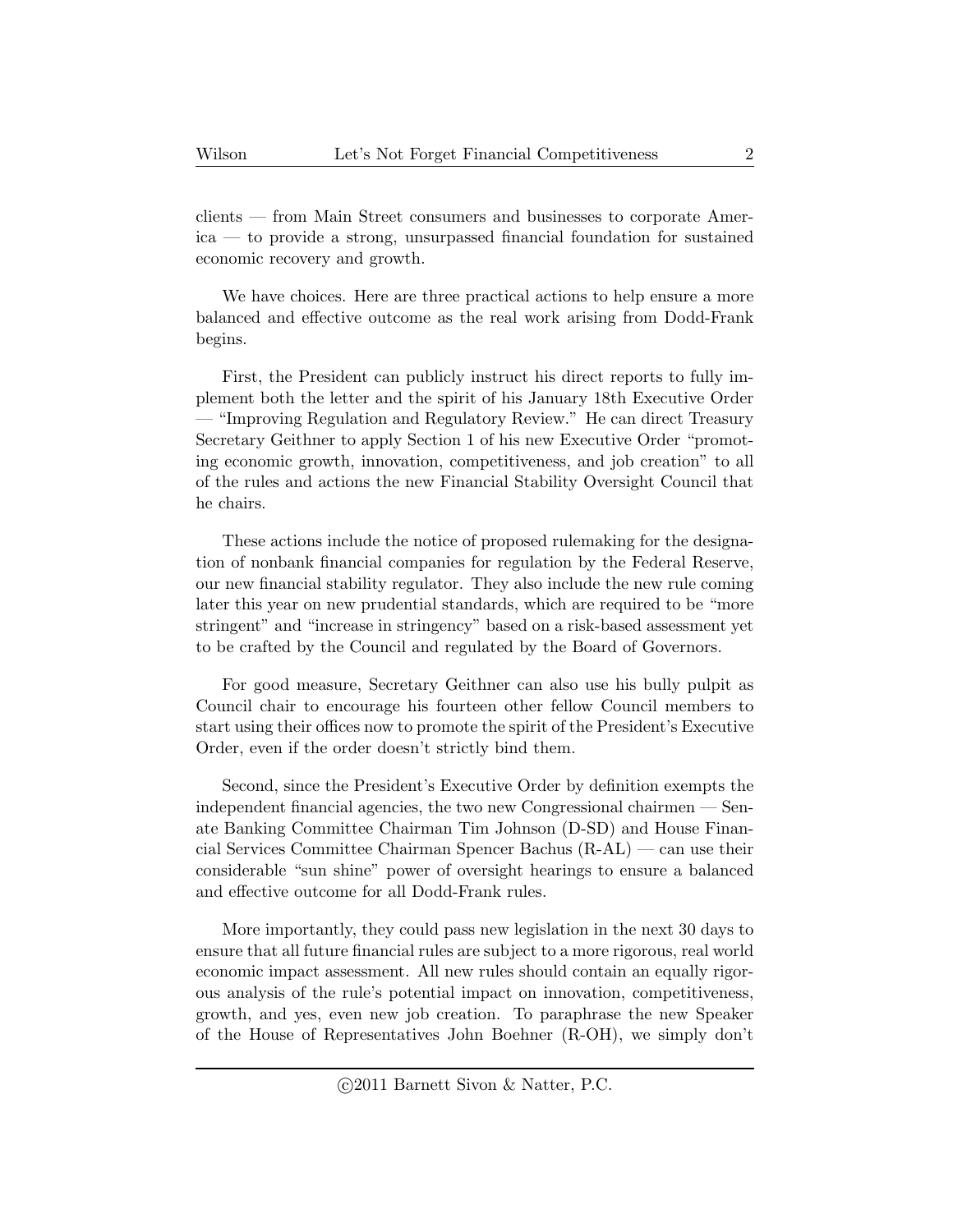need more job-killing rules at this point in our fragile economic recovery, especially with unemployment stuck where it is at unacceptable levels.

Third, the financial services industry can play an important role as well. As I argue in my new book, Managing to the New Regulatory Reality: Doing Business under the Dodd-Frank Act, the industry needs to do several things differently in the future.

For starters, the industry can go back to the recent financial market competitiveness reports by Mayor Michael Bloomberg and Senator Schumer, the Financial Services Roundtable, U.S. Chamber of Commerce, and others, and resurrect those recommendations that not only make sense in our new regulatory reality but also can strengthen our economy. As the Bloomberg-Schumer report correctly noted in 2007, getting the legal, regulatory, and talent/skills (e.g., immigration) regimes right from a business investing perspective is critical for our financial markets. The same goes for corporate tax, ease of doing business, and political stability — if we want to see both our markets and our economy thrive.

Next, the financial industry can start its own diagnostic of the Dodd-Frank Act through the lens of the President's new Executive Order — "promoting economic growth, innovation, competitiveness, and job creation." Provisions such as the so-called Volcker rule, swap market changes, artificial size limits that know no G20 equivalent, price controls on interchange fees, "heightened" prudential standards, and resolution planning are good starting points. For good measure, an independent review of the dated 1956 Bank Holding Company Act and the 1978 International Banking Act are in order as well.

Finally, as I also argue in my new book, the financial services industry needs to learn and fully embrace a new way of communicating with policymakers and regulators, speaking not just in the language of quarterly earnings and shareholder value creation, but more importantly in a new language of the impact of financial laws and regulations on economic growth and job creation.

Reform fatigue is not an option, not now. An even greater investment in public policy debate is required now than in the past few years, not less.

In summary, the current attention on U.S. competitiveness in manufacturing and trade is a critical national priority, on a par with other economic

c 2011 Barnett Sivon & Natter, P.C.